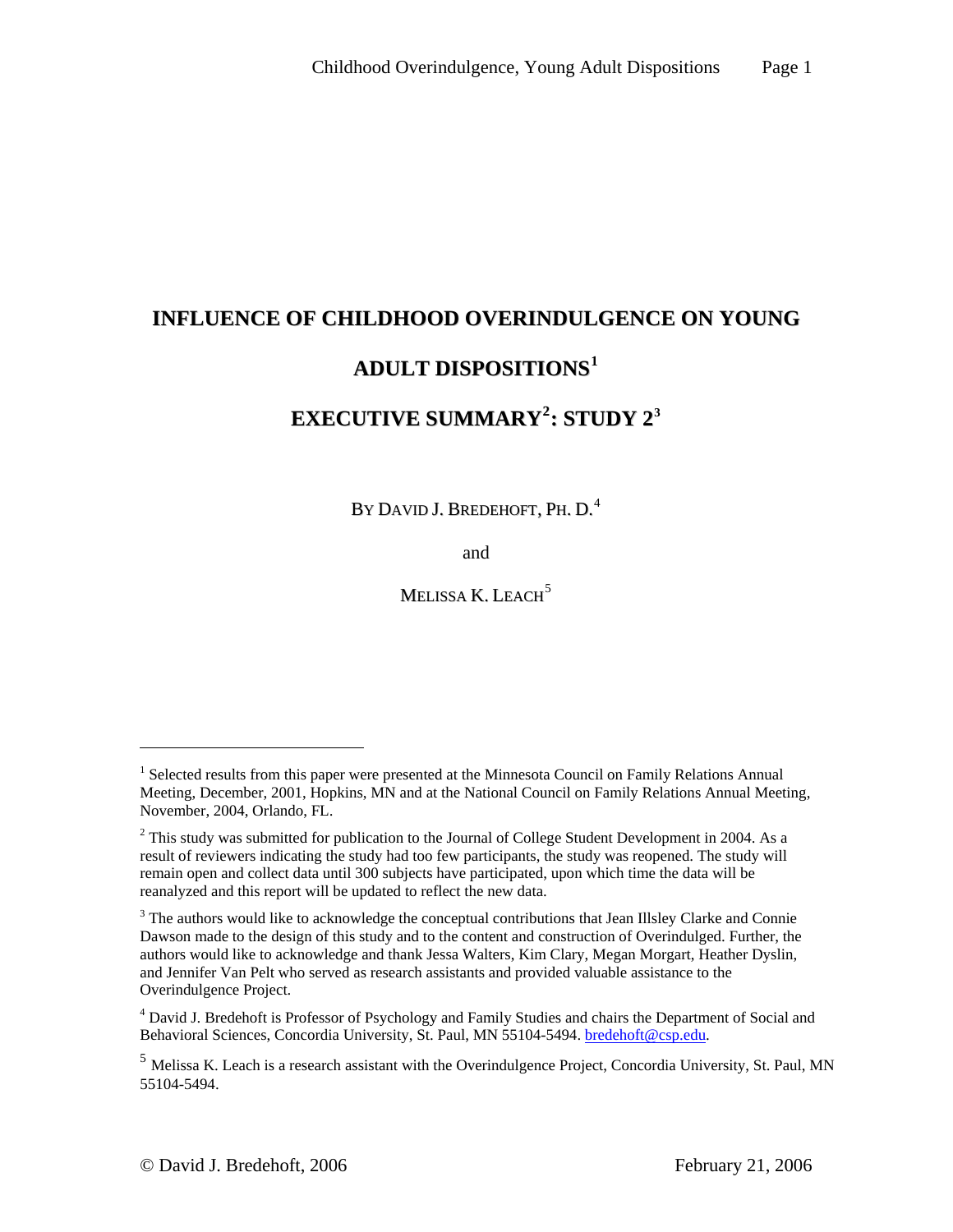#### **INFLUENCE OF CHILDHOOD OVERINDULGENCE ON YOUNG ADULT DISPOSITIONS**

#### **EXECUTIVE SUMMARY: STUDY 2**

BY DAVID J. BREDEHOFT, PH. D. AND MELISSA K. LEACH

Until recently, scientific research on overindulgence was limited. The Overindulgence Project (Clarke, Dawson, & Bredehoft, 2006) focused on studying childhood overindulgence and subsequent problems in adulthood (for more information concerning the Overindulgence Project see http://www.overindulgence.info/Research Folder/Research.htm).

This study expands on Bredehoft, Mennicke, Potter & Clarke's (1998) study on overindulgence by investigating the influence of childhood overindulgence on young adult dispositions. Dispositions studied include self-esteem, self-efficacy, selfrighteousness, dysfunctional attitudes, life distress, family adaptability and family cohesion.

#### **Purpose**

The purpose of this study was to build on the overindulgence research that began with "Perceptions Attributed by Adults to Parental Overindulgence During Childhood" (Bredehoft, Mennicke, Potter, & Clarke; 1998). This second overindulgence study focused on the link between childhood overindulgence and young adult dispositions. More specifically, it investigated overindulgence and its relationship to specific types of family systems based on the Circumplex Model (Olson, Portner, & Lavee, 1986) and with the following dispositions: self-esteem, self-efficacy, self-righteousness, dysfunctional attitudes and life distress in post-adolescence and young adulthood.

### **Method and Data Collection**

The sample consisted of 74 participants (43 female, 31 male, ages 18-25) from a small private Midwestern university. Participants were recruited from psychology courses and were offered bonus points for their participation in the study.

Participants were instructed to bring their laptop computers, provided by the university, to one of seven lab periods to participate in the study. Research assistants gave verbal and written instructions on how to log onto the school's network and where to find the web page for the study.

Participants answered a web based questionnaire consisting of 147 questions beginning with demographic items followed by questions from the following inventories: the *Family Adaptability and Cohesion Evaluation Scales* (Olson, Portner, & Lavee, 1986), the *Rosenberg Self-Esteem Scale* (Rosenberg, 1979), the *Dysfunctional Attitude Scale* (Weissman & Beck, 1978), the *Life Distress Inventory* (Yoshioka & Shibusawa, 2002),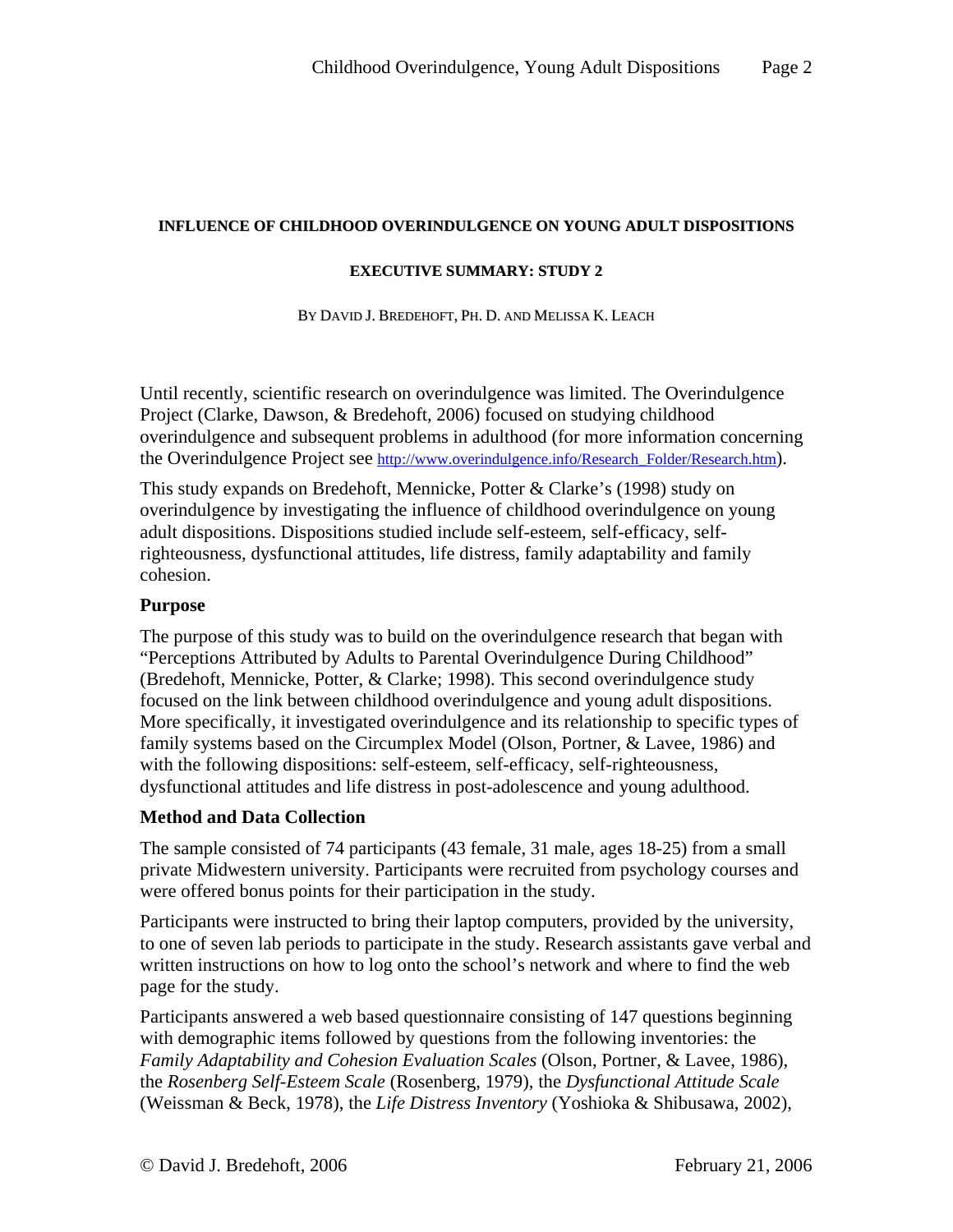the *Self-Efficacy Scale* (Sherer, Maddux, Mercandante, Prentice-Dunn & Rogers, 1982), the *Self-Righteousness Scale* (Falbo & Belk, 1985), the Satisfaction with Life Scale (Diener, Emmons, Larsen, & Griffin, 1985), and *OVERINDULGED*, 14 author developed likert-style questions on overindulgence (Bredehoft, Clarke, & Dawson, 2002). With the exception of *OVERINDULGED*, the author developed scale, all scales had established reliability and validity. After completion subject data were submitted electronically for analysis.

### **Results**

The more young adults identified being overindulged as children (See Table 1):

- the less effective they saw themselves;
- the more self-righteous they believed themselves to be; and
- they held more dysfunctional attitudes.

Childhood overindulgence also correlated significantly with (See Table 2):

- lack of chores;
- too many toys;
- too many clothes;
- too much freedom;
- parents being over-loving and providing too much attention;
- lack of rules:
- not enforcing rules; and
- parents providing too much entertainment.

No statistical significance was found between overindulgence and (See Tables 1, 2 and 3):

- socioeconomic status;
- self-esteem:
- satisfaction with life;
- life distress; and
- family adaptability and family cohesion (type of family system).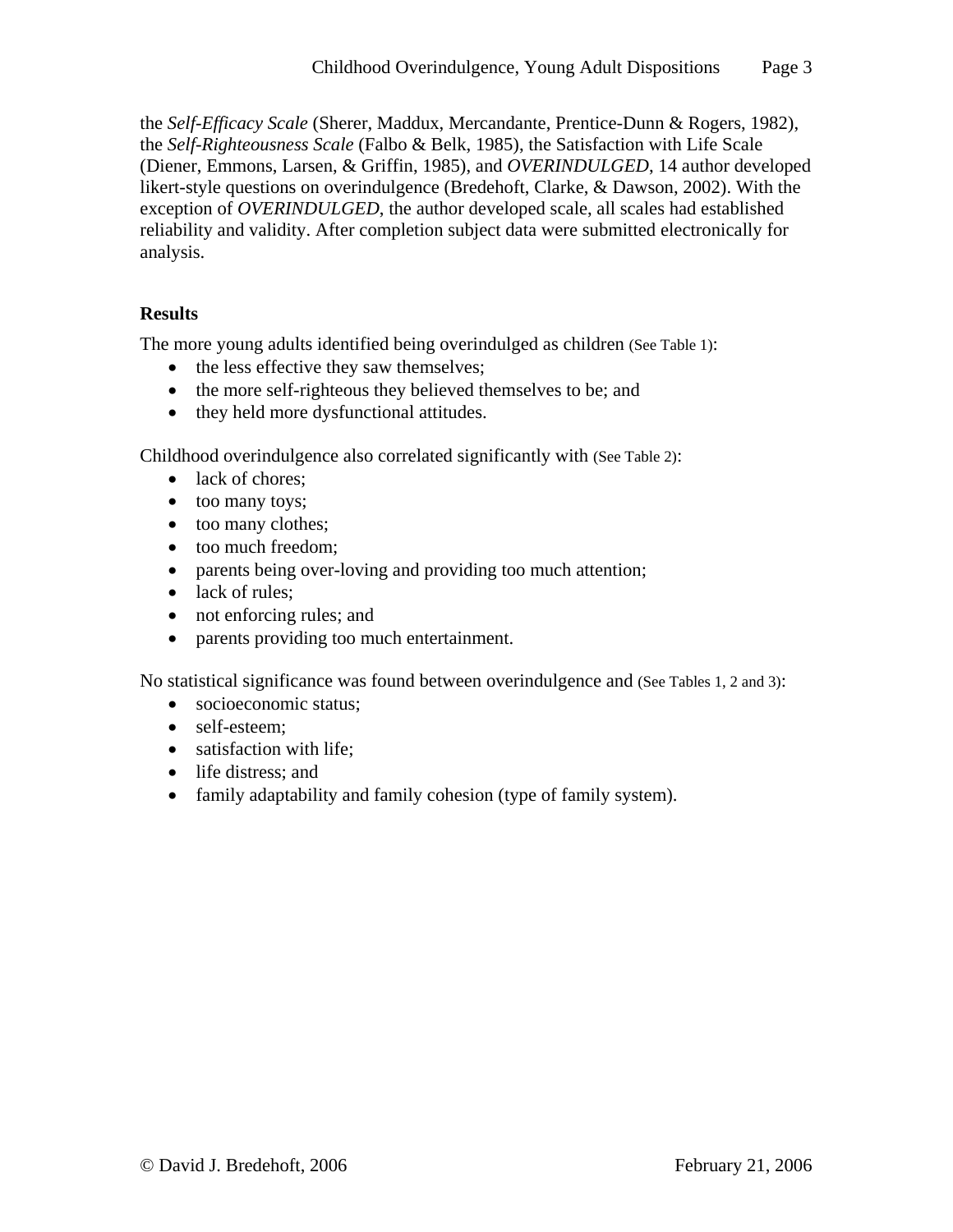|                              | Overindulged as a Child Correlated with Scale Sum Scores |            |            |            |            |           |  |
|------------------------------|----------------------------------------------------------|------------|------------|------------|------------|-----------|--|
|                              |                                                          | 2          | 3          | 4          | 5          | 6         |  |
| 1. Overindulged <sup>#</sup> |                                                          |            |            |            |            |           |  |
| 2. RSE                       | .089                                                     |            |            |            |            |           |  |
| 3. SES                       | $-.237*$                                                 | $.423***$  |            |            |            |           |  |
| 4. SRS                       | $-.248*$                                                 | .120       | $.339**$   |            |            |           |  |
| 5. SWLS                      | $-.107$                                                  | $.695***$  | $.494***$  | .157       |            |           |  |
| 6. DAS                       | $.233*$                                                  | $-.530***$ | $-.528***$ | $-.410***$ | $-.520***$ |           |  |
| 7. LDI                       | $-170$                                                   | $.429***$  | $.382**$   | .170       | $.602***$  | $-.390**$ |  |

**TABLE 1. Overindulged as a Child Correlated with Scale Sum Scores** 

Note: N = 74, \*p<.05, \*\*p<.01, \*\*\*p<.001, 2-tailed, ‡Overindulged = single item, RSE=Rosenberg Self-esteem Scale, SES=Self-efficacy Scale, Score, SRS= Self-Righteousness, SWLS=Satisfaction with Life Scale, DAS=Dysfunctional Attitude Scale, and LDI=Life Distress Inventory

|                              | 1         | $\overline{2}$ | 3         | 4         | 5         | 6        | $\overline{7}$ | 8        | 9                         | 10      | 11                     | 12                                | 13       | 14 |
|------------------------------|-----------|----------------|-----------|-----------|-----------|----------|----------------|----------|---------------------------|---------|------------------------|-----------------------------------|----------|----|
| 1. Overindulged <sup>#</sup> |           |                |           |           |           |          |                |          |                           |         |                        |                                   |          |    |
| 2. Did things for me         | .207      |                |           |           |           |          |                |          |                           |         |                        |                                   |          |    |
| 3. Chores                    | $.403***$ | $.352**$       |           |           |           |          |                |          |                           |         |                        |                                   |          |    |
| 4. Clothes                   | $.261*$   | $.360**$       | $.276*$   |           |           |          |                |          |                           |         |                        |                                   |          |    |
| 5. Privileges                | .182      | .213           | $.345**$  | $.378**$  |           |          |                |          |                           |         |                        |                                   |          |    |
| 6. Toys                      | $.325**$  | .345           | $.250*$   | $.607***$ | $.399***$ |          |                |          |                           |         |                        |                                   |          |    |
| 7. Freedom                   | $.325***$ | $-0.030$       | $.322***$ | .189      | $.560***$ | .183     |                |          |                           |         |                        |                                   |          |    |
| 8. Dominate Family           | .215      | .075           | .098      | $.316**$  | $.330*$   | .205     | .384**         |          |                           |         |                        |                                   |          |    |
| 9. Skills                    | .079      | .190           | $.394**$  | .079      | .063      | .022     | .071           | .106     |                           |         |                        |                                   |          |    |
| 10. Parents over-loving      | $.467***$ | .083           | .148      | .089      | .165      | .059     | .158           | $.264*$  | $-069$                    |         |                        |                                   |          |    |
| 11. Rules                    | .334***   | $-0.028$       | $.466***$ | .145      | $.267*$   | .130     | $.470***$      | .214     | .095                      | $.239*$ |                        |                                   |          |    |
| 12. Enforced Rules           | $.417***$ | $-0.094$       | $.355***$ | .088      | .216      | .178     | $.418***$      | $.320**$ |                           |         | $-0.068$ .284* .615*** |                                   |          |    |
| 13. Activities               | $-162$    | .114           | $-.002$   | $-0.005$  | .120      | $-0.006$ | $-224$         | $-214$   |                           |         |                        | $-0.184$ .024 $-0.194$ $-0.346**$ |          |    |
| 14. Entertained me           | $.274*$   | .201           | .119      | .154      | $.321**$  | $.324**$ | .166           | .145     | $-0.026$ $0.071$ $-0.055$ |         |                        | $-0.34$                           | $.336**$ |    |

**TABLE 2. Overindulged as a Child Correlated with** *Overindulged*<sup>K</sup>

Note: N = 74, \*p<.05, \*\*p<.01, \*\*\*p<.001, 2-tailed; ‡ Overindulged = single item; △ Bredehoft, D. J., Clarke, J. I., & Dawson, C. (2002). *OVERINDULGED*. Indicators of overindulgence scale information available from the lead author.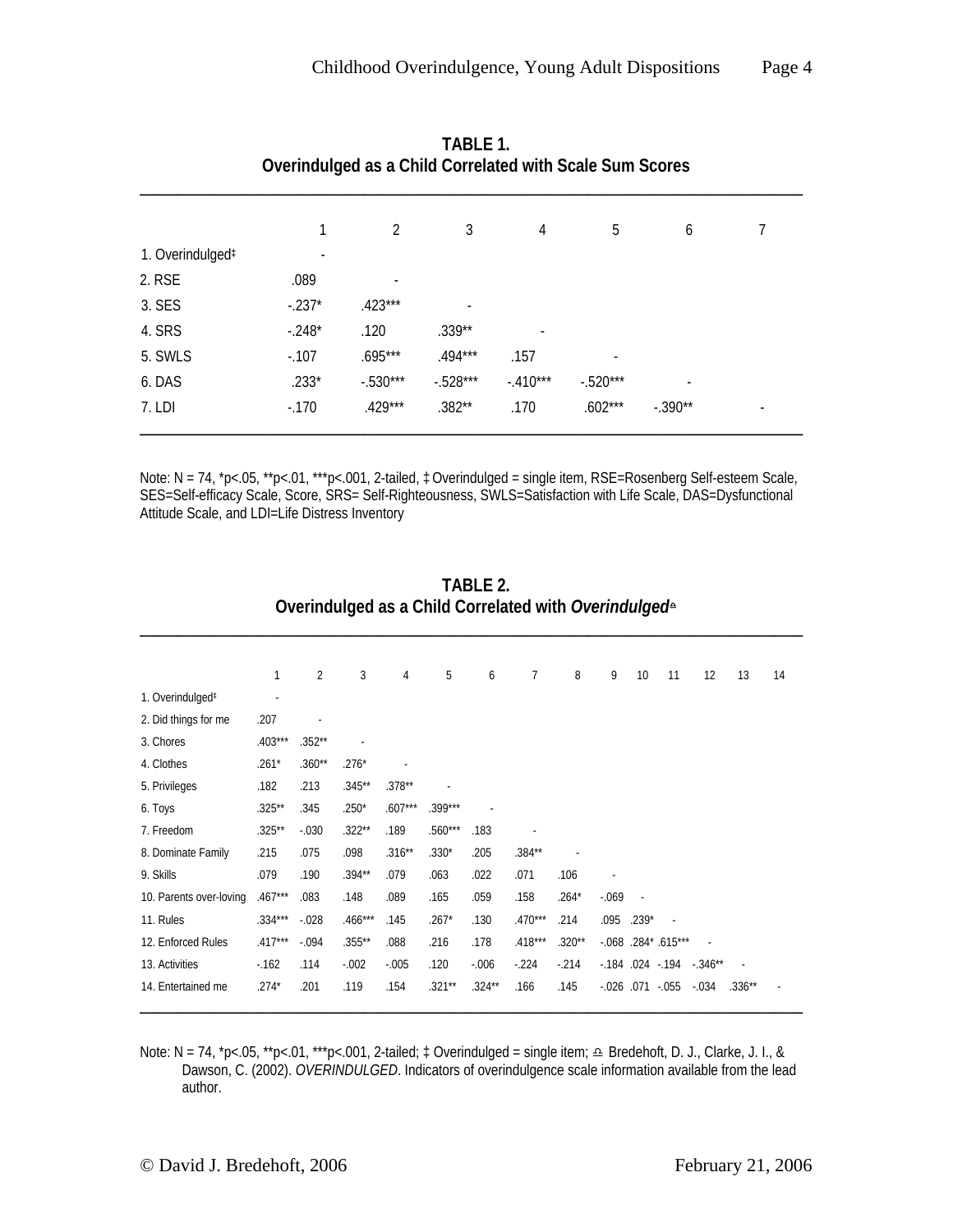|              |                                          | <b>Cohesion</b>                         |                                         |                                        |
|--------------|------------------------------------------|-----------------------------------------|-----------------------------------------|----------------------------------------|
|              | <b>Chaotically</b><br><b>Disengaged</b>  | <b>Chaotically</b><br><b>Separated</b>  | <b>Chaotically</b><br><b>Connected</b>  | <b>Chaotically</b><br><b>Enmeshed</b>  |
|              | $UHOI = 1$                               | $LOI = 1$                               | $UHOI = 3$                              | $UHOI = 2$                             |
|              |                                          | $ULOI = 1$                              | $HOI = 1$                               | $LOI = 1$                              |
|              |                                          |                                         | $LOI = 1$                               | $ULOI = 1$                             |
|              |                                          |                                         | $ULOI = 2$                              |                                        |
| Adaptability | <b>Flexibly</b><br><b>Disengaged</b>     | <b>Flexibly</b><br><b>Separated</b>     | <b>Flexibly</b><br><b>Connected</b>     | <b>Flexibly</b><br><b>Enmeshed</b>     |
|              | $UHOI = 4$                               | $HOI = 4$                               | $UHOI = 2$                              | $UHOI = 1$                             |
|              | $HOI = 2$                                | $LOI = 1$                               | $HOI = 6$                               | $HOI = 1$                              |
|              | $LOI = 2$                                |                                         | $LOI = 2$                               |                                        |
|              | $ULOI = 2$                               |                                         | $ULOI = 1$                              |                                        |
|              | <b>Structurally</b><br><b>Disengaged</b> | <b>Structurally</b><br><b>Separated</b> | <b>Structurally</b><br><b>Connected</b> | <b>Structurally</b><br><b>Enmeshed</b> |
|              | $UHOI = 3$                               | $UHOI = 2$                              | $HOI = 2$                               | $LOI = 2$                              |
|              | $HOI = 2$                                | $ULOI = 2$                              | $LOI = 1$                               | $ULOI = 2$                             |
|              | $LOI = 3$                                |                                         | $ULOI = 2$                              |                                        |
|              | $ULOI = 1$                               |                                         |                                         |                                        |
|              | <b>Rigidly</b><br><b>Disengaged</b>      | <b>Rigidly</b><br><b>Separated</b>      | <b>Rigidly</b><br><b>Connected</b>      | <b>Rigidly</b><br><b>Enmeshed</b>      |
|              | $UHOI = 2$                               | $HOI=1$                                 | $UHOI = 1$                              | $LOI = 1$                              |
|              | $HOI = 1$                                | $ULOI = 1$                              | $LOI = 2$                               |                                        |
|              |                                          |                                         | $ULOI = 1$                              |                                        |

**Frequency of Overindulgence Scores by Family System Type (FACES)** 

**TABLE 3.** 

| Kev                        |        | <b>Score</b> | Quartile |
|----------------------------|--------|--------------|----------|
| Ultra High Overindulgence  | (UHOI) | $37 - 55$    |          |
| <b>High Overindulgence</b> | (IOH   | 34-36        |          |
| Low Overindulgence         | (LO)   | $31 - 33$    |          |
| Ultra Low Overindulgence   |        | $21 - 30$    |          |

|  | Balanced   |
|--|------------|
|  | Mid-range  |
|  | Unbalanced |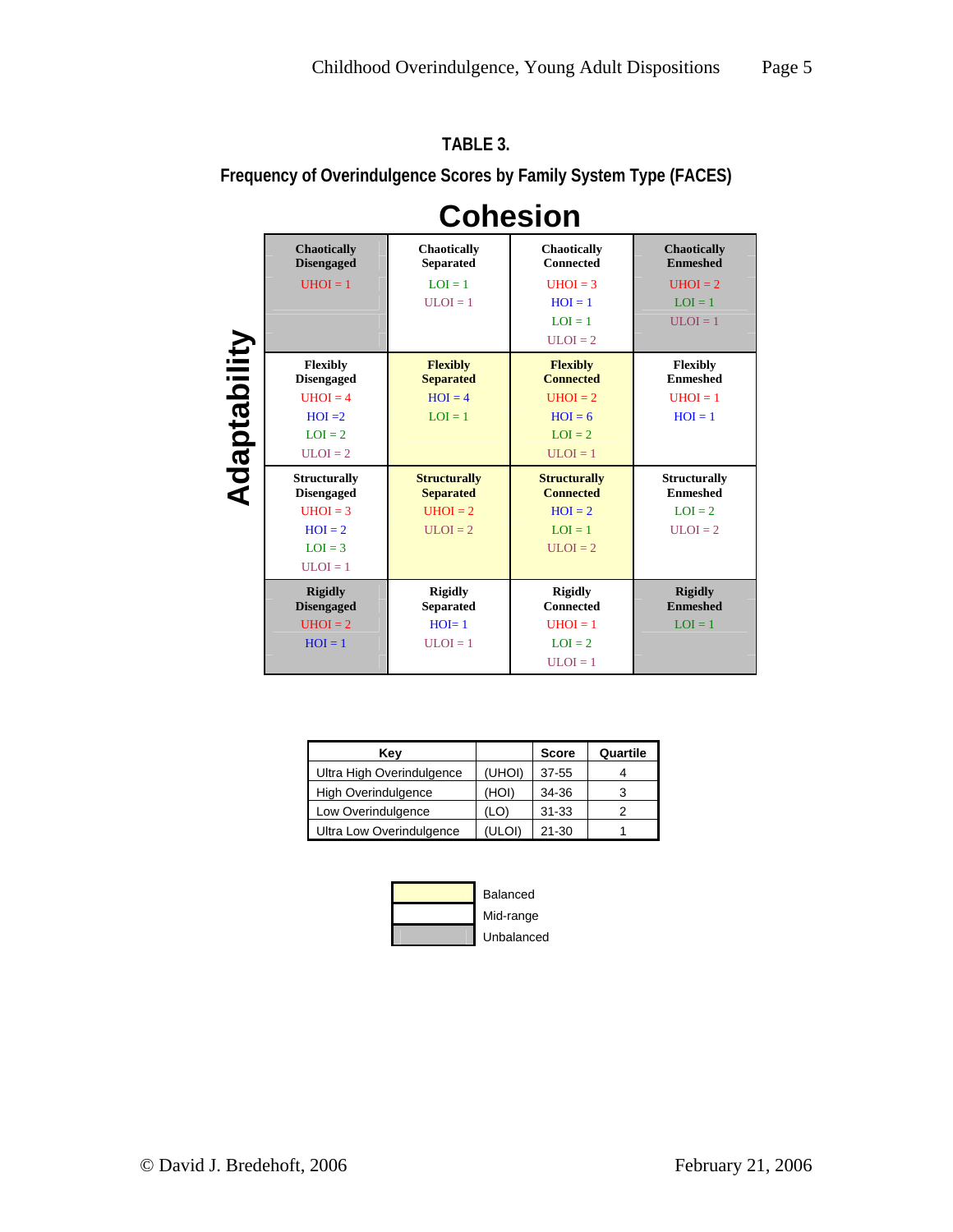## **Limitations**

Several limitations for this study exist. First is sample size. With a sample size of seventy-four any conclusions should be interpreted cautiously. Second, the sample consisted of individuals at one small private Midwestern university.

#### **Conclusions**

- 1. This study identifies overindulgence as a problem issue within the young adult population.
- 2. It raises awareness of what overindulgence is, and that it exists in this population (in all types of family systems and from all socioeconomic levels).
- 3. This study demonstrates the link between childhood overindulgence and young adults who view themselves as: (a) less effective, and (b) having an inflated sense of self-righteousness. As a result, these young adults have a sense of entitlement with little or no ability to delay gratification.
- 4. Additionally, the young adults in our study who were overindulged as children held a greater number of dysfunctional thoughts which have been linked to mental health problems such as depression (Weissman & Beck, 1978; Weissman, 1980) and problematic interpersonal behaviors (Whisman & Friedman, 1998).
- 5. Because overindulgence is significantly associated with the lack of doing chores, having too many clothes and toys, having too much freedom, parents over-loving them and giving them too much attention, not having or enforcing the rules, and making sure they were entertained; it seems likely that these young adults will put extra pressure and demands on college personnel and employers.
- 6. Finally, they may not have many of the necessary life skills to be effective as adults (time management, effective decision making, the ability to delay gratification etc.) in their work and relationships.

### **References**

- Bredehoft, D. J., Clarke, J. I., & Dawson, C. (2002). *OVERINDULGED.* Indicators of overindulgence scale information is available from the lead author: C/O Concordia University – St. Paul, 275 Syndicate Street North, St. Paul, MN 55104; [bredehoft@csp.edu.](mailto:bredehoft@csp.edu)
- Bredehoft, D. J., Mennicke, S. A., Potter, A. M., & Clarke, J. I. (1998). Perceptions attributed by adults to parental overindulgence during childhood. *Journal of Marriage and Family Consumer Sciences Education, 16*, 3-17.
- Clarke, J. I., Dawson, C., & Bredehoft, D. J. (2006). *How much is enough? Homepage*. Retrieved February 6, 2006, from [http://www.overindulgence.info](http://www.overindulgence.info/).
- Diener, E., Emmons, R. A., Larsen, R. J., & Griffin, S. (1985). The satisfaction with life scale. *Journal of Personality Assessment*, *49*, 71-75.
- Falbo, T., & Belk, S. S. (1985). A short scale to measure self-righteousness. *Journal of Personality Assessment*, *49*, 72-77.